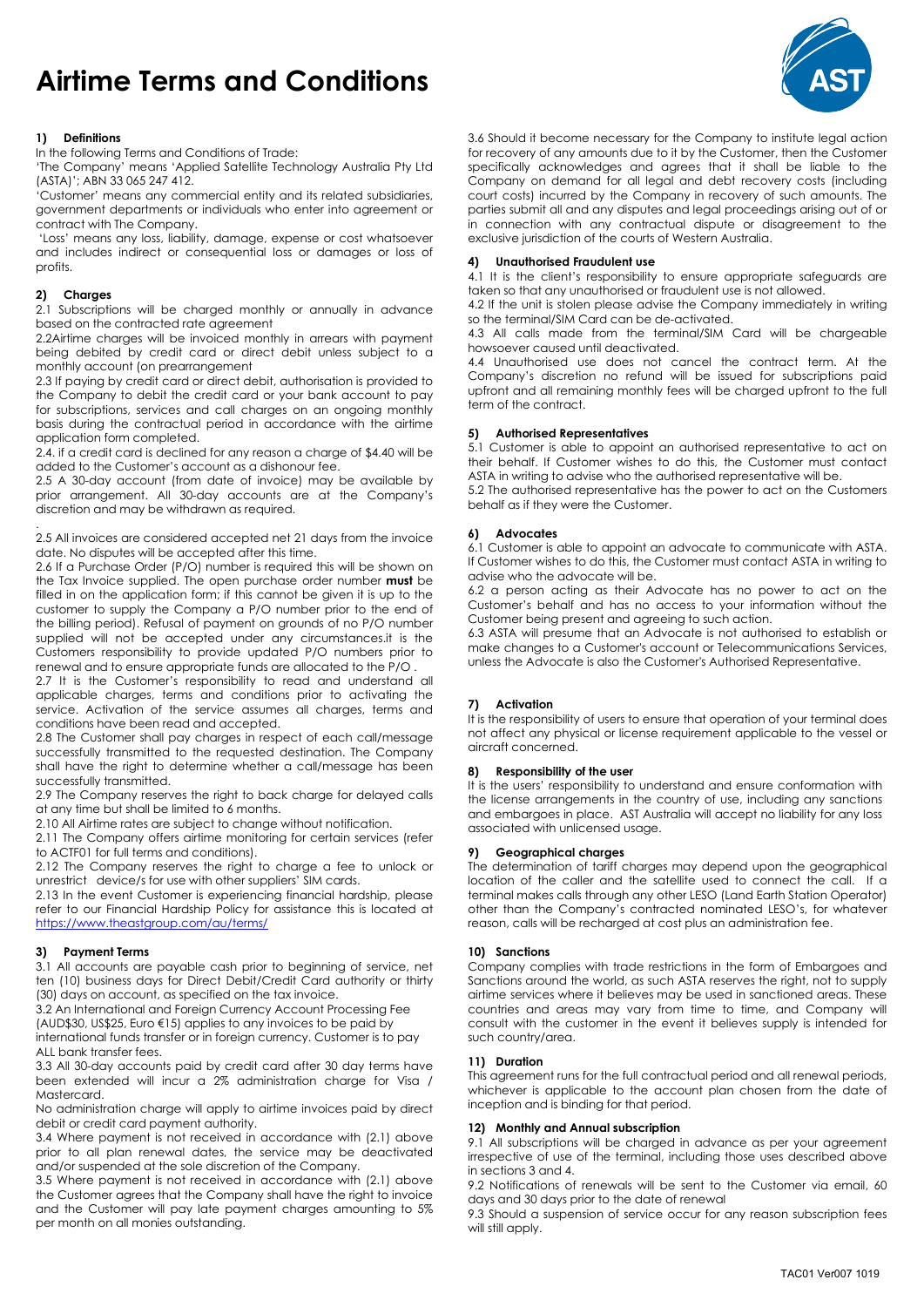9.4 Subscription fees shall also still apply irrespective of the terminal/device being faulty. It is the Customers responsibility to advise the Company if they wish to deactivate in the event the terminal/device is irreparable.

## 13) Renewal / Disconnection

10.1 To allow continued use of the satellite terminal/SIM card the Company will **automatically renew the agreement** on the same plan for the same contractual period unless written notification is received by the Company with one month's notice or deactivate at the sole discretion of the Company.

10.2 Once your service is cancelled you will receive a confirmation via phone or email, until this confirmation is received you should consider your service still active. Should you not receive this document within 72 hours of sending your deactivation notice through it is your responsibility to contact the Company to ensure your notification has been received.

10.3 For deactivation one month's written notice is required prior to the renewal date. Should this notice not be received within this time the renewal will be binding.

10.4 If an account is requested to be terminated within a contractual period no refund of subscriptions paid will be given. In some cases, a disconnection fee will apply.

# 14) Re-activation

11.1 If re-activation is required on a de-activated terminal/SIM card and agreed by the Company, then the Company reserves the right to charge the customer for this prior to this re-activation taking place. Fees available on application.

11.2 There is no guarantee that the previous phone number will be available for use when the re-activation request is sent.

#### 15) Transfer of service

12.1 In the event that the Satellite Service Provider withdraws from operations then the Satellite Service Provider has the right to transfer or assign this contract for services to another Satellite Service Provider. The intent is to provide uninterrupted services.

#### 16) Exchange rates

The Company pays the Satellite Service Provider in their chosen currency and therefore variations in exchange rate from time to time will occur and the Company reserves the right to apply these variations without notice at the time of invoicing airtime charges. However, all best endeavors will be made by the Company to advise of variations affecting prices prior to changes coming into effect.

#### 17) All services

14.1 These contractual terms relate to all the Company services provided including but not limited to voice, fax, data, paging, and mailbox.

14.2 For avoidance of doubt, the customer shall be fully liable for payment of any and all airtime charges accrued through the use of their SIM card or terminal. This includes failure to notify us of a transfer of ownership of the terminal.

14.3 It is the sole obligation and responsibility of the customer to ensure that all equipment and associated computer and/or hardware are properly configured and only authorised users are permitted to access the equipment. No credits will be issued by the Company for any usage that is alleged to be accidental, inadvertent or unauthorised.

14.4 All traffic e.g. voice, SMS, email, internet browsing including automatic updates etc. made via a broadband terminal incurs charges as per our standard airtime contract. The Company provides account monitoring as per our application forms.

#### 18) Goods and services tax

GST is charged at the current applicable rate and added to the charges quoted herein where applicable.

# 19) Email Compression Licencing

The Company may grant to the Client a non-exclusive, non-transferable licence to use the Company proprietary email client software for the duration of this agreement. The Client shall have no right to print, copy, and change or modify the software and upon termination of this agreement agrees to erase or otherwise destroy any program or series of instructions relating to the software.

#### 20) Contract

This contract is with Applied Satellite Technology Australia Pty Ltd, A.B.N: 33 065 247 412, herein referred to as 'the Company', 33aWalters Drive, Osborne Park 6017 Western Australia, Australia.

#### 21) Disclaimer & Remedies

18.1 No liability of consequential loss will be accepted for any or all failure or reduction in quality in all aspects of the system hardware or services provided nor the terrestrial connections that apply.

18.2 No liability or consequential loss is accepted for any failure, errors or omissions of the satellite operator, sub distributors or any other person or organisation associated directly or indirectly with the provision of the anticipated service.

18.3 This agreement specifically excludes any claim for liability for damages arising from, illegal acts, breaches of privacy, personal or property loss, confidentiality of data, physical use and any other activity.

18.3 ASTA will not be responsible and will not accept any liquidated damages or provisions that can be construed as liquidated damages.

18.4 Except for the express warranties set forth herein, neither party makes any representations or grants any warranties, express or implied, either in fact or by operation of law, by statute or otherwise, and each party specifically disclaims any other warranties, whether written or oral or express or implied, including any warranty of quality, merchantability or fitness for a particular use or purpose or any warranty as t to the validity of any patents or the non-infringement of any intellectual property rights of third parties.

18.5 Call records generated by the system will be considered conclusive evidence of calls made.

The parties may at any time, without prejudice to any other proceedings, seek to settle any dispute arising out of or in connection with the present contract in accordance with the Mediation/Arbitration in accordance with courts of Western Australia

12.2 Each party's right to replacement or damages are the exclusive remedies in connection to breach of this agreement.

## 22) In Addition

In addition to these specific Airtime Terms and Conditions, ASTA's Company Policy and Conditions of Trade (GEN03) and Account Monitoring Agreement (ACTF01) also apply.

Please call AST Australia if you require any further information regarding this agreement.

| Phone: | +61 8 92054000          |
|--------|-------------------------|
| Fax.   | +61 8 92054040          |
| Email: | activations@asta.net.au |